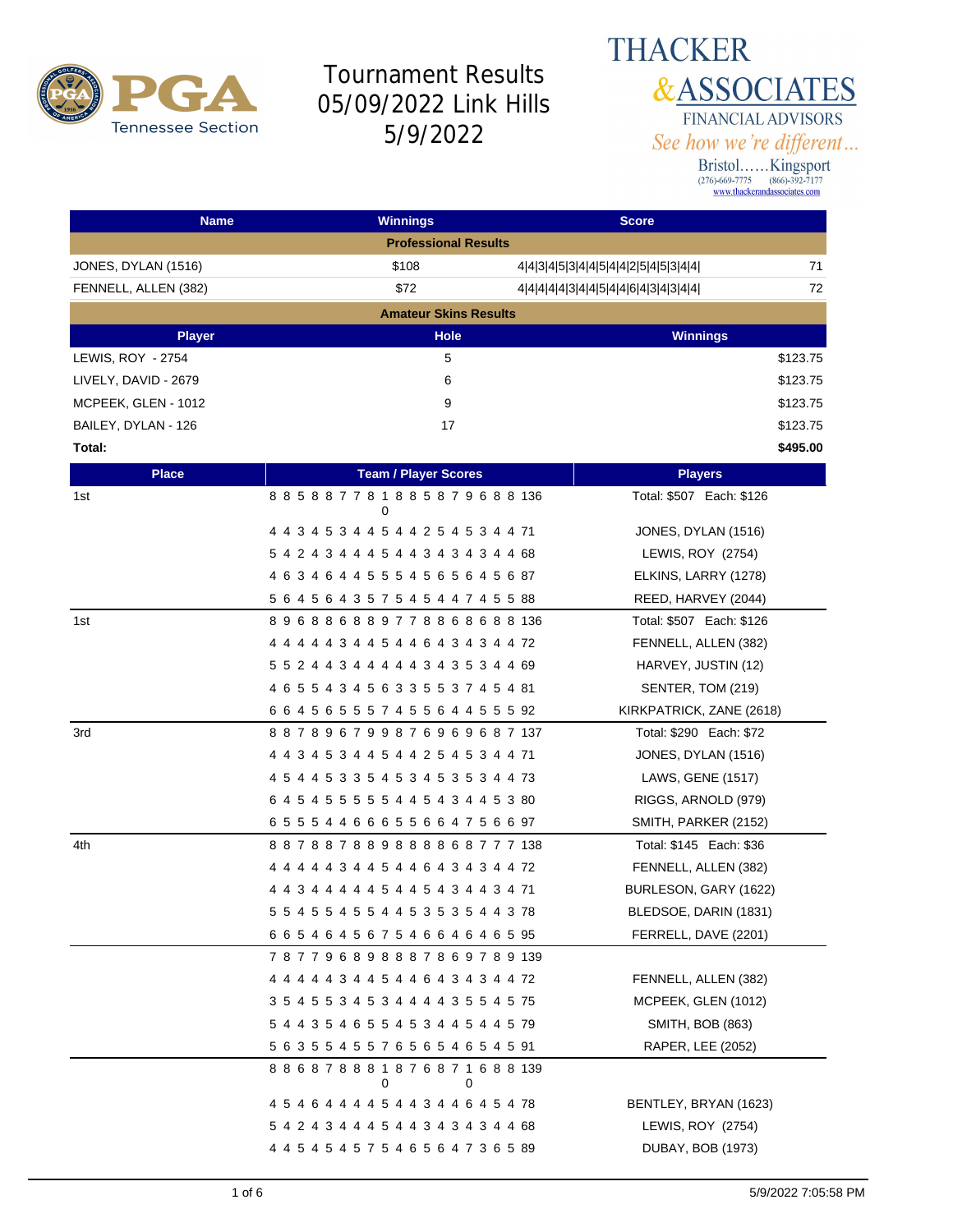



| <b>Place</b> | <b>Team / Player Scores</b>                       | <b>Players</b>             |
|--------------|---------------------------------------------------|----------------------------|
|              | 6 6 4 4 6 5 4 6 6 6 3 5 5 4 6 3 4 6 89            | LINKOUS, MARK (2398)       |
|              | 897886881788769689140                             |                            |
|              | 4 4 4 4 4 3 4 4 5 4 4 6 4 3 4 3 4 4 72            | FENNELL, ALLEN (382)       |
|              | 4 5 4 5 4 3 4 4 5 5 6 4 3 3 5 3 4 5 76            | KIMBERLIN, DON (518)       |
|              | 4 5 3 4 4 5 4 5 5 4 4 6 6 3 5 4 5 6 82            | GFELLERS, CHARLES (1238)   |
|              | 6 6 5 4 5 4 5 5 5 3 5 4 5 3 7 5 5 6 88            | JONES, MARTY (249)         |
|              | 8 8 6 8 8 7 7 8 1 9 8 8 8 6 1 5 8 8 140<br>0<br>0 |                            |
|              | 5 4 4 4 4 4 4 4 5 5 5 4 5 3 5 5 4 4 78            | WARD, BOB (1458)           |
|              | 4 4 3 4 4 3 3 4 5 4 4 4 4 3 5 3 4 4 69            | HENDRIX, ALAN (516)        |
|              | 4 5 3 5 6 4 6 6 6 5 4 4 4 3 5 2 4 4 80            | HICKMAN, TOM (2244)        |
|              | 6 6 4 5 6 5 5 7 7 6 6 6 6 6 7 5 6 6 105           | SNEDEGER, JOE (542)        |
|              | 887996889888869697141                             |                            |
|              | 4 4 4 4 4 3 4 4 5 4 4 6 4 3 4 3 4 4 72            | FENNELL, ALLEN (382)       |
|              | 5 4 4 6 5 3 4 4 4 5 4 4 5 4 5 3 5 5 79            | PALMER, HENRY (1737)       |
|              | 4 5 3 5 5 3 4 5 6 4 4 4 4 3 7 4 5 3 78            | HATCHER, JIMMY (2248)      |
|              | 5 5 5 6 5 4 6 5 6 6 5 5 6 5 7 4 6 5 96            | COLLINS, B.H. (71)         |
|              | 886896889877171688141<br>0<br>0                   |                            |
|              | 4 4 3 4 5 3 4 4 5 4 4 2 5 4 5 3 4 4 71            | JONES, DYLAN (1516)        |
|              | 4 4 3 4 4 3 4 4 4 4 4 5 6 3 5 3 4 4 72            | MATHIS, BRANDON (2685)     |
|              | 4 5 4 5 5 5 6 5 6 5 5 5 5 4 7 5 4 5 90            | <b>SKEENS, WALT (2785)</b> |
|              | 4 5 3 6 6 5 5 7 6 6 3 5 6 5 5 5 5 5 92            | WILLIAMS, TOMMY (559)      |
|              | 7 9 6 9 1 6 7 9 9 9 7 6 7 8 1 6 8 8 141<br>0<br>0 |                            |
|              | 4 4 3 4 5 3 4 4 5 4 4 2 5 4 5 3 4 4 71            | JONES, DYLAN (1516)        |
|              | 3 5 3 5 5 3 3 5 4 5 3 4 4 4 5 3 4 4 72            | CLAWSON, TEDDY (35)        |
|              | 4 5 4 5 5 4 5 5 7 5 4 4 3 4 5 4 5 4 82            | WILLIAMS, THEO (2506)      |
|              | 5 5 5 6 5 4 5 6 6 5 6 4 5 4 6 4 6 5 92            | <b>BERRY, JEFF (1603)</b>  |
|              | 7 9 6 8 1 6 8 9 9 7 9 5 1 7 9 6 8 8 141<br>0<br>0 |                            |
|              | 4 4 3 4 5 3 4 4 5 4 4 2 5 4 5 3 4 4 71            | JONES, DYLAN (1516)        |
|              | 3 6 3 4 5 3 4 6 7 3 5 3 5 4 6 3 4 4 78            | GLOVER, HAROLD (771)       |
|              | 5 5 3 5 5 4 5 6 4 5 5 5 5 3 4 3 4 5 81            | LYONS, JERRY D (2758)      |
|              | 6 6 4 5 6 4 5 5 6 5 6 5 5 4 7 3 6 6 94            | BLEDSOE, MIKE (2497)       |
|              | 7 1 6 8 9 6 7 9 9 9 7 7 8 8 9 6 8 8 141<br>0      |                            |
|              | 4 5 4 6 4 4 4 4 5 4 4 3 4 4 6 4 5 4 78            | BENTLEY, BRYAN (1623)      |
|              | 3 5 3 5 5 3 3 5 4 5 3 4 4 4 5 3 4 4 72            | CLAWSON, TEDDY (35)        |
|              | 4 5 3 3 5 3 5 5 5 5 5 4 5 4 6 3 4 5 79            | HAMPTON, LOUIE (1066)      |
|              | 4 5 3 5 5 4 5 5 7 5 5 6 6 5 4 5 4 5 88            | DUQUETTE, DAN (2577)       |
|              | 8 8 6 8 9 5 9 8 9 9 8 6 9 7 1 6 8 8 141<br>0      |                            |
|              | 4 4 3 4 5 3 4 4 5 4 4 2 5 4 5 3 4 4 71            | JONES, DYLAN (1516)        |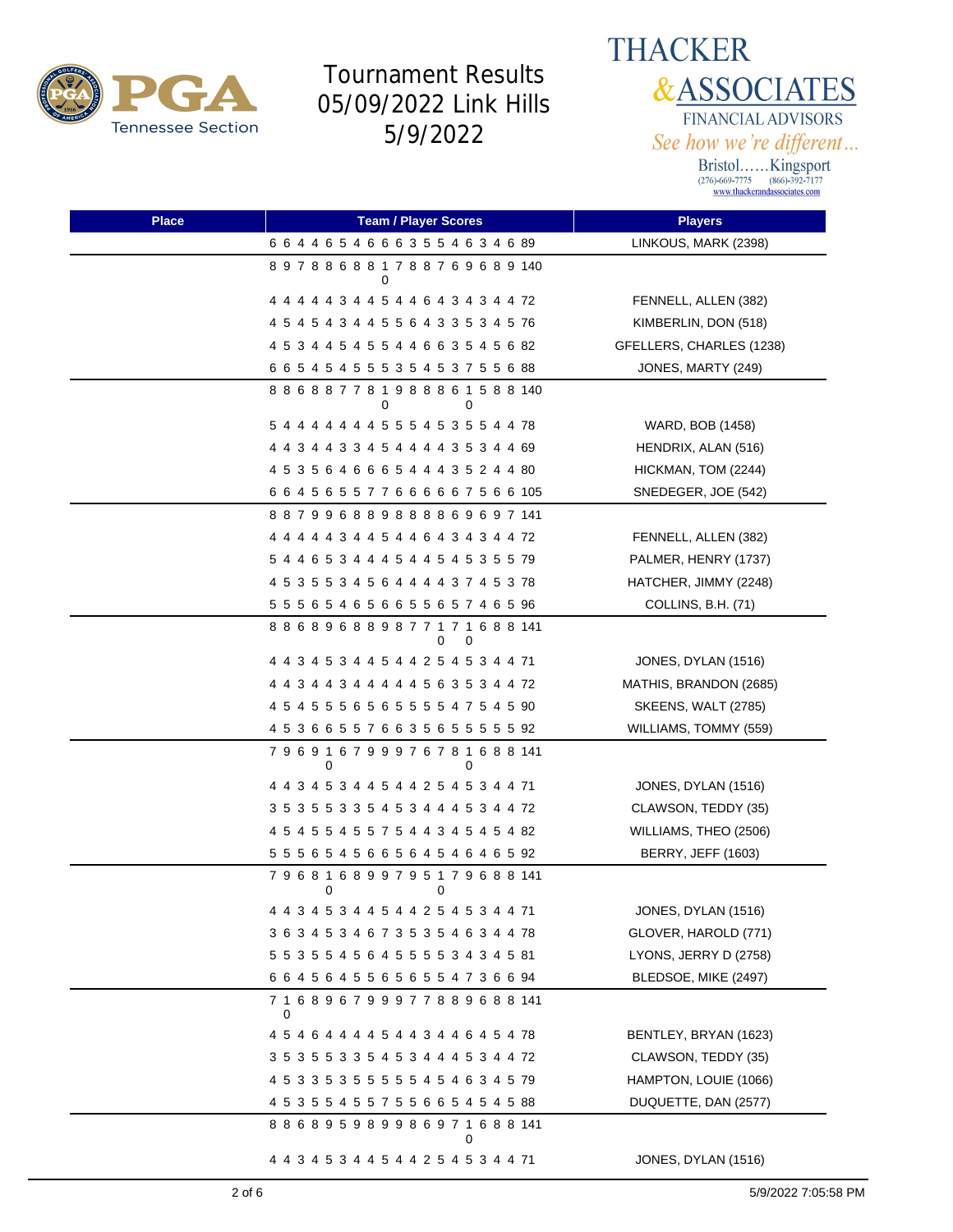



| Place | <b>Team / Player Scores</b>                       | <b>Players</b>            |
|-------|---------------------------------------------------|---------------------------|
|       | 4 6 3 4 5 2 5 5 4 5 4 5 4 3 5 4 5 4 77            | LIVELY, DAVID (2679)      |
|       | 5 4 4 4 4 4 6 4 6 5 5 4 6 4 6 3 4 5 83            | STRICKLER, EVAN (999)     |
|       | 6 6 4 4 5 5 5 6 6 5 6 5 6 4 5 5 6 6 95            | BROTHERTON, MIKE (2578)   |
|       | 8 8 6 9 1 7 8 9 1 8 7 6 8 5 9 7 9 8 142<br>0<br>0 |                           |
|       | 4 4 3 4 5 3 4 4 5 4 4 2 5 4 5 3 4 4 71            | JONES, DYLAN (1516)       |
|       | 5 4 3 5 5 4 4 6 5 5 3 4 4 2 5 4 6 4 78            | STURGILL, EVAN (362)      |
|       | 4 5 4 5 5 4 5 5 7 4 5 4 5 3 4 4 5 6 84            | WHITE, JAMES (789)        |
|       | 6 6 4 6 6 5 6 5 7 5 5 5 4 3 5 5 5 4 92            | WILLIAMS, MYRON (1200)    |
|       | 816986889886861798142<br>0<br>O                   |                           |
|       | 4 5 4 6 4 4 4 4 5 4 4 3 4 4 6 4 5 4 78            | BENTLEY, BRYAN (1623)     |
|       | 5 5 2 4 4 3 4 4 4 4 4 3 4 3 5 3 4 4 69            | HARVEY, JUSTIN (12)       |
|       | 5 6 4 5 5 3 5 7 5 5 4 4 5 4 5 5 5 5 87            | FIELDS, TIM (2051)        |
|       | 4 6 4 5 5 5 5 7 5 5 4 5 5 3 7 5 5 6 91            | FISCHER, DAVID (1433)     |
|       | 816785998887861898142<br>0                        |                           |
|       | 4 5 4 6 4 4 4 4 5 4 4 3 4 4 6 4 5 4 78            | BENTLEY, BRYAN (1623)     |
|       | 4 6 3 4 5 2 5 5 4 5 4 5 4 3 5 4 5 4 77            | LIVELY, DAVID (2679)      |
|       | 6 5 4 3 4 3 5 5 4 4 5 4 5 4 5 4 4 5 79            | GOTT, JIM (395)           |
|       | 6 6 3 6 4 4 5 5 7 6 6 5 6 3 5 4 5 5 91            | BREWER, FRANK (1932)      |
|       | 8 8 6 9 8 7 8 8 1 8 8 6 9 8 9 6 7 9 143<br>1      |                           |
|       | 4 4 3 4 5 3 4 4 5 4 4 2 5 4 5 3 4 4 71            | JONES, DYLAN (1516)       |
|       | 4 4 3 5 4 4 4 4 7 4 4 4 5 5 4 3 3 5 76            | OLINGER, JIM (136)        |
|       | 4 6 5 6 5 4 5 4 7 5 5 4 4 4 5 4 4 5 86            | TIPTON, RICK (1657)       |
|       | 6 6 3 5 4 4 5 7 6 5 6 4 6 4 6 4 5 6 92            | BRACKINS, ERIC (1085)     |
|       | 996896811888949588143<br>0 1                      |                           |
|       | 4 4 4 4 4 3 4 4 5 4 4 6 4 3 4 3 4 4 72            | FENNELL, ALLEN (382)      |
|       | 6 6 3 4 6 4 5 6 6 4 4 4 6 2 5 2 4 4 81            | SPEAKS, DAVID (632)       |
|       | 5 5 3 4 6 3 4 6 6 4 5 4 5 2 5 5 5 4 81            | BURTON, RON (1529)        |
|       | 5 5 4 5 5 5 5 7 7 5 6 6 5 5 7 4 4 5 95            | BEVERLY, ROGER (1630)     |
|       | 986888889888969878143                             |                           |
|       | 5 4 4 4 4 4 4 4 5 5 5 4 5 3 5 5 4 4 78            | WARD, BOB (1458)          |
|       | 4 4 3 4 4 4 4 4 5 4 4 5 4 3 4 4 3 4 71            | BURLESON, GARY (1622)     |
|       | 5 5 3 4 5 4 5 6 6 4 4 4 5 5 6 4 4 5 84            | SMITH, GEORGE (2757)      |
|       | 5 4 5 5 5 5 4 6 4 6 5 5 6 5 5 5 5 6 91            | CLARK, WILL (2621)        |
|       | 896896881897161688144<br>0<br>0<br>0              |                           |
|       | 5 4 4 4 4 4 4 4 5 5 5 4 5 3 5 5 4 4 78            | WARD, BOB (1458)          |
|       | 3 6 3 4 5 3 4 6 7 3 5 3 5 4 6 3 4 4 78            | GLOVER, HAROLD (771)      |
|       | 5 5 3 4 5 3 5 4 5 5 5 4 5 3 5 3 5 5 79            | <b>HOPE, JIMMY (1239)</b> |
|       | 5 6 4 6 5 5 4 5 5 6 4 6 6 4 6 5 4 4 90            | COLLINS, DANIEL (68)      |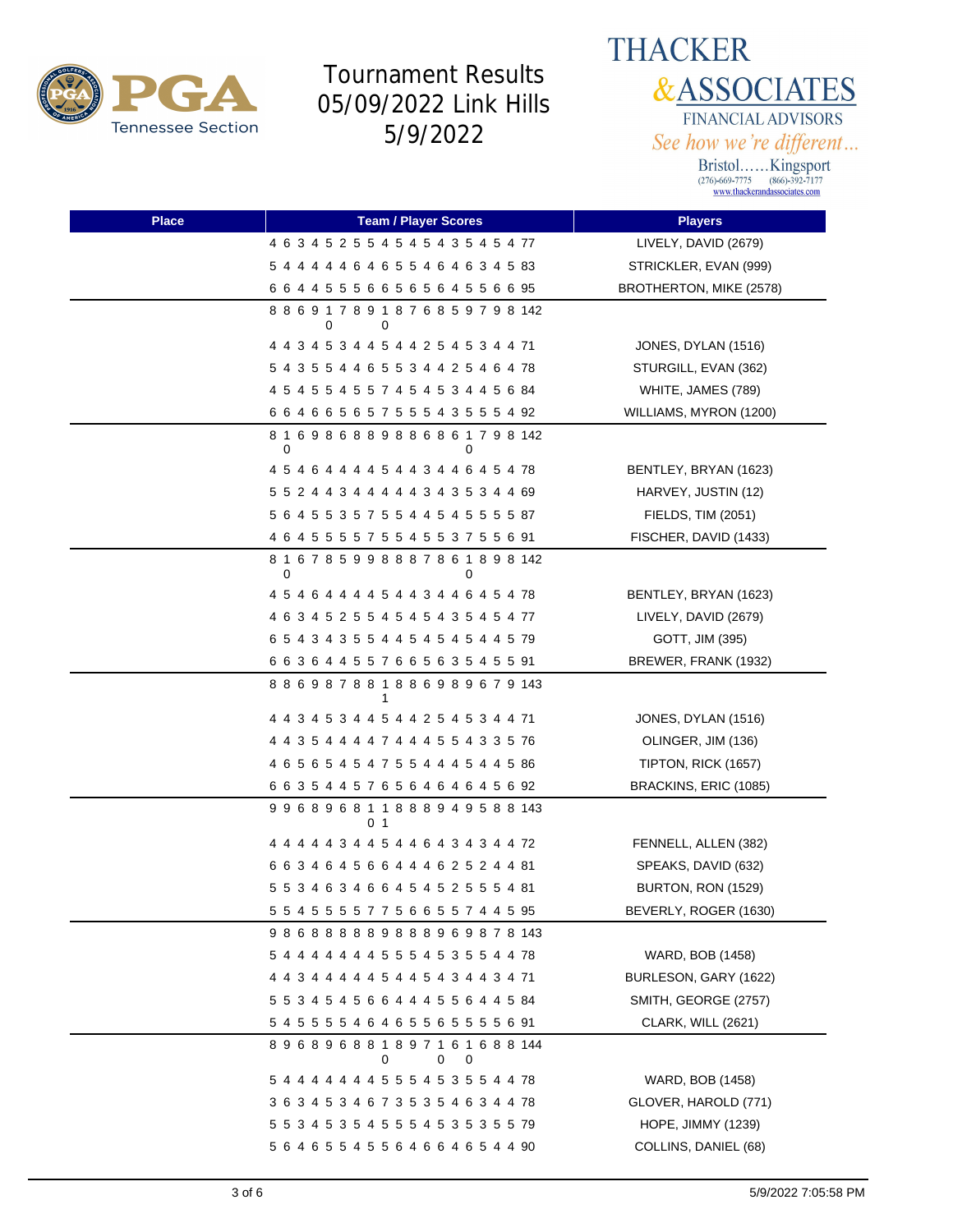

**THACKER &ASSOCIATES** FINANCIAL ADVISORS See how we're different...

| <b>Place</b> | <b>Team / Player Scores</b>            | <b>Players</b>           |
|--------------|----------------------------------------|--------------------------|
|              | 986717891885971698144<br>0<br>0<br>0   |                          |
|              | 4 4 3 4 5 3 4 4 5 4 4 2 5 4 5 3 4 4 71 | JONES, DYLAN (1516)      |
|              | 5 5 5 3 5 4 4 5 5 4 4 3 4 3 5 3 5 4 76 | LISTER, MIKE (2745)      |
|              | 5 4 3 4 5 4 5 5 5 5 6 5 5 4 5 4 5 5 84 | BURCHFIELD, KEVIN (2364) |
|              | 5 6 5 5 5 4 6 7 7 6 6 4 5 5 7 4 6 6 99 | MULLINS, FRANK (302)     |
|              | 987786891988871688144<br>0<br>0        |                          |
|              | 4 4 4 4 4 3 4 4 5 4 4 6 4 3 4 3 4 4 72 | FENNELL, ALLEN (382)     |
|              | 5 4 3 3 4 3 5 6 7 6 4 4 4 4 6 3 4 4 79 | WARD, WESTON (2759)      |
|              | 5 6 4 4 5 4 4 5 5 5 6 4 5 4 6 4 5 6 87 | FRANKLIN, SCOTT (1527)   |
|              | 6 6 5 4 5 4 6 6 7 6 6 5 5 5 6 3 6 5 96 | CULLATY, JOHN (194)      |
|              | 986886891988961688144<br>0<br>0        |                          |
|              | 5 4 4 4 4 4 4 4 5 5 5 4 5 3 5 5 4 4 78 | WARD, BOB (1458)         |
|              | 5 6 5 5 4 3 4 5 5 4 4 4 4 4 5 3 4 4 78 | SMITH, PORTER (2764)     |
|              | 5 4 3 4 5 3 5 5 6 5 4 5 5 3 5 3 4 5 79 | LIVINGSTON, JD (2291)    |
|              | 4 5 3 4 6 4 6 6 7 5 5 4 5 5 5 4 5 5 88 | DIXON, JONATHAN (2362)   |
|              | 898896811877969688144<br>00            |                          |
|              | 4 4 4 4 4 3 4 4 5 4 4 6 4 3 4 3 4 4 72 | FENNELL, ALLEN (382)     |
|              | 4 5 4 4 5 4 4 6 5 4 5 3 5 4 5 3 4 4 78 | SALYER, TOM (702)        |
|              | 5 5 4 6 6 3 5 7 6 6 5 4 5 3 6 5 5 4 90 | HENDREX, ROCKY (1049)    |
|              | 5 5 4 6 5 4 6 6 7 6 3 6 5 5 6 4 5 5 93 | HOPSON, TOM (2510)       |
|              | 886996881989869789145<br>$\Omega$      |                          |
|              | 4 4 4 4 4 3 4 4 5 4 4 6 4 3 4 3 4 4 72 | FENNELL, ALLEN (382)     |
|              | 4 4 3 5 5 3 4 4 5 5 5 4 6 5 5 4 4 5 80 | NIDIFFER, ROGER (3040)   |
|              | 5 6 3 5 5 5 5 5 6 5 4 5 4 4 5 4 5 5 86 | STOUT, GARY (260)        |
|              | 6 5 4 5 6 3 6 6 6 6 6 6 6 3 5 4 5 5 93 | MAGGARD, ARCHIE (1396)   |
|              | 986886981996161598145<br>0<br>0<br>1   |                          |
|              | 4 4 3 4 5 3 4 4 5 4 4 2 5 4 5 3 4 4 71 | JONES, DYLAN (1516)      |
|              | 6 4 3 4 4 4 5 5 7 6 5 4 6 3 6 3 6 4 85 | GAMBLE, PATTON (314)     |
|              | 5 5 3 4 4 3 5 4 5 5 5 5 5 3 6 2 5 5 79 | PEEPLES, BOB (2273)      |
|              | 5 6 5 5 6 5 5 7 6 6 5 5 6 4 7 5 5 5 98 | TOLLEY, BILL (1860)      |
|              | 895887981887981789146<br>0<br>0        |                          |
|              | 4 5 4 6 4 4 4 4 5 4 4 3 4 4 6 4 5 4 78 | BENTLEY, BRYAN (1623)    |
|              | 4 4 2 4 4 3 5 4 6 5 4 5 5 4 5 3 4 5 76 | CAMPBELL, JEFF (2762)    |
|              | 5 6 3 4 4 4 6 6 5 4 4 4 5 4 5 4 5 5 83 | MATHES, GARY (1341)      |
|              | 5 6 5 6 5 5 5 4 6 5 6 4 6 5 6 5 4 5 93 | CARSON, GAYLE (520)      |
|              | 985897881988971788146<br>0<br>0        |                          |
|              | 5 4 4 4 4 4 4 4 5 5 5 4 5 3 5 5 4 4 78 | WARD, BOB (1458)         |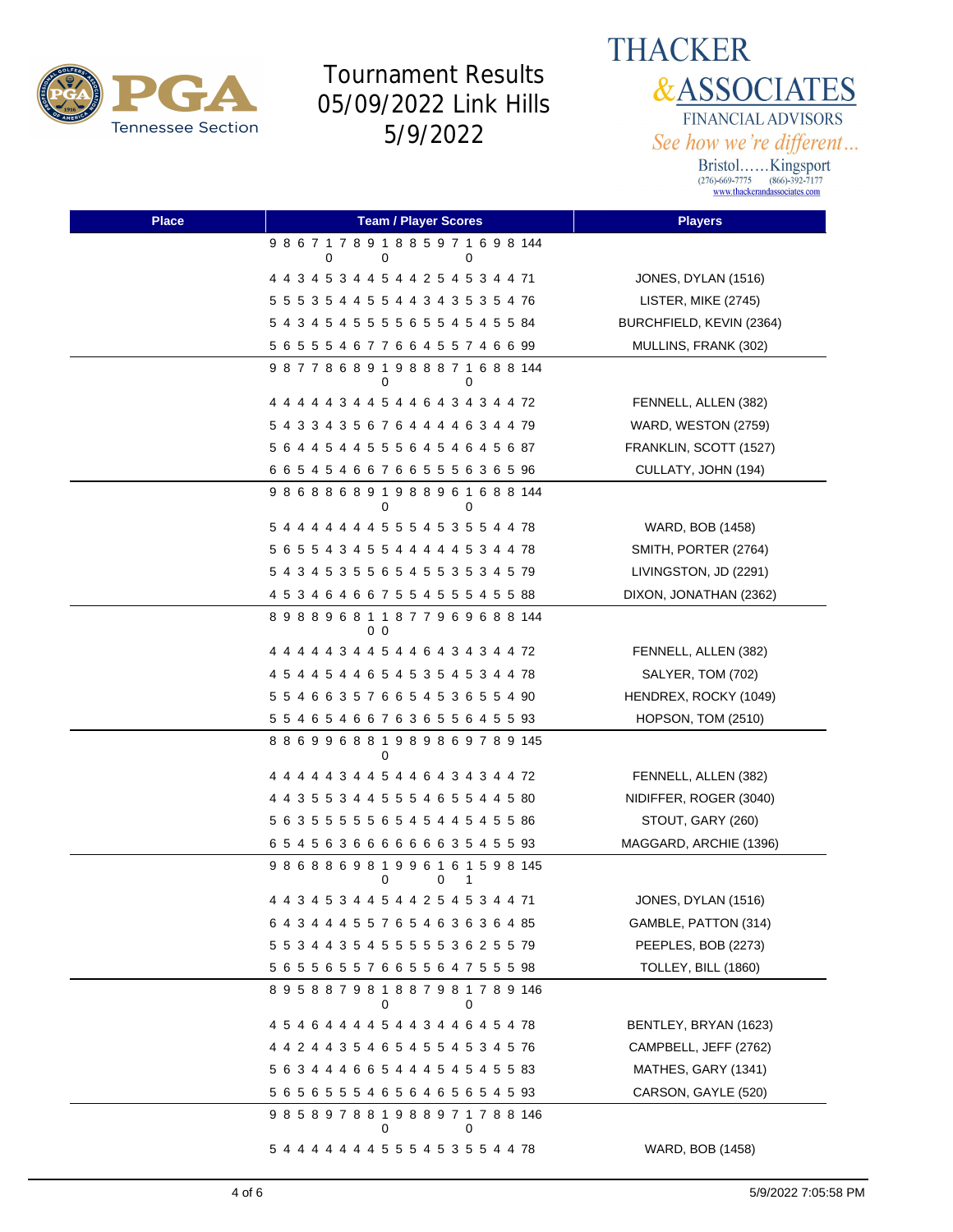



| <b>Place</b> | <b>Team / Player Scores</b>                       | <b>Players</b>             |
|--------------|---------------------------------------------------|----------------------------|
|              | 4 5 2 4 5 4 4 6 7 4 5 5 5 4 7 3 5 4 83            | JOHNSON, BOBBY (612)       |
|              | 5 4 4 5 5 3 5 4 7 5 4 6 4 4 5 4 4 4 82            | FOSTER, BRIAN (190)        |
|              | 5 6 3 5 6 5 5 5 5 6 4 4 6 4 7 5 6 6 93            | SHELTON, CLAY (1431)       |
|              | 7 1 8 7 9 8 8 8 9 7 8 7 9 6 1 7 8 8 146<br>0<br>2 |                            |
|              | 4 5 4 6 4 4 4 4 5 4 4 3 4 4 6 4 5 4 78            | BENTLEY, BRYAN (1623)      |
|              | 4 5 4 4 5 4 6 4 4 3 4 4 5 3 6 4 4 4 77            | MOORE, JEFF (285)          |
|              | 4 5 4 6 5 4 5 5 7 5 5 6 6 3 7 3 4 5 89            | BROYLES, TERRY (252)       |
|              | 3 6 5 3 6 4 4 6 6 5 5 6 5 4 7 5 4 6 90            | HUTCHINSON, PATRICK (1682) |
|              | 898886991799868789146<br>0                        |                            |
|              | 4 4 4 4 4 3 4 4 5 4 4 6 4 3 4 3 4 4 72            | FENNELL, ALLEN (382)       |
|              | 4 5 4 4 4 3 5 5 5 3 5 5 5 5 4 4 4 5 79            | MARSHALL, JR. (122)        |
|              | 5 5 4 4 4 4 6 5 6 5 5 6 4 4 5 4 5 5 86            | WARD, CECIL (46)           |
|              | 6 6 4 6 6 5 5 7 5 6 6 4 6 3 7 5 6 6 99            | FLETCHER, JIMMY (1887)     |
|              | 817897881886881788147<br>0<br>0                   |                            |
|              | 4 5 4 6 4 4 4 4 5 4 4 3 4 4 6 4 5 4 78            | BENTLEY, BRYAN (1623)      |
|              | 4 5 4 4 5 4 4 6 5 4 5 3 5 4 5 3 4 4 78            | SALYER, TOM (702)          |
|              | 4 5 4 4 5 4 5 5 5 5 5 4 5 4 6 4 4 4 82            | PEEPLES, BILL (912)        |
|              | 4 5 3 5 5 3 5 4 5 6 4 5 4 4 6 4 5 5 82            | BLEDSOE, RONNIE (847)      |
|              | 8 1 8 8 8 6 9 9 1 7 8 7 9 6 9 8 8 9 147<br>0<br>0 |                            |
|              | 4 5 4 6 4 4 4 4 5 4 4 3 4 4 6 4 5 4 78            | BENTLEY, BRYAN (1623)      |
|              | 4 5 4 4 4 3 5 5 5 3 5 5 5 5 4 4 4 5 79            | MARSHALL, JR. (122)        |
|              | 4 5 4 5 4 4 5 5 5 4 4 5 5 3 6 4 4 5 81            | LIVELY, TRIPP (2763)       |
|              | 5 6 4 4 6 3 5 7 5 5 6 4 5 3 5 4 5 5 87            | MCCUNE, JOE (2722)         |
|              | 897996891889969689147<br>0                        |                            |
|              | 4 4 4 4 4 3 4 4 5 4 4 6 4 3 4 3 4 4 72            | FENNELL, ALLEN (382)       |
|              | 5 5 3 5 5 5 4 5 5 4 4 5 5 4 5 4 4 5 82            | LANDERS, LARRY (1502)      |
|              | 4 5 4 6 5 4 5 5 7 5 5 6 6 3 7 3 4 5 89            | BROYLES, TERRY (252)       |
|              | 5 6 4 6 5 3 5 7 6 5 5 4 5 4 7 3 6 5 91            | NORRIS, MIKE (2760)        |
|              | 997787991988861789148<br>0<br>0                   |                            |
|              | 5 4 4 4 4 4 4 4 5 5 5 4 5 3 5 5 4 4 78            | WARD, BOB (1458)           |
|              | 4 5 3 3 4 3 5 5 5 5 4 5 4 4 6 3 4 5 77            | HORNE, FRANK (2761)        |
|              | 5 5 4 6 6 4 5 5 7 4 4 4 4 3 5 4 4 5 84            | JONES, SCOTT (129)         |
|              | 5 6 5 5 6 5 6 7 7 5 5 6 5 4 6 5 5 5 98            | THOMAS, KENNETH (1952)     |
|              | 8 1 6 1 9 6 8 8 9 8 8 7 8 7 1 7 9 9 148<br>0<br>1 |                            |
|              | 4 5 4 6 4 4 4 4 5 4 4 3 4 4 6 4 5 4 78            | BENTLEY, BRYAN (1623)      |
|              | 4 6 3 5 5 3 4 4 4 4 4 4 4 4 5 3 4 5 75            | MILLER, RANDY (2234)       |
|              | 4 6 3 5 5 4 5 4 7 5 4 4 5 3 5 4 5 5 83            | STRICKLER, DAVID (2715)    |
|              | 5 6 4 5 5 3 6 5 7 5 5 5 5 4 6 4 6 5 91            | MAHALA, WALTER (2111)      |